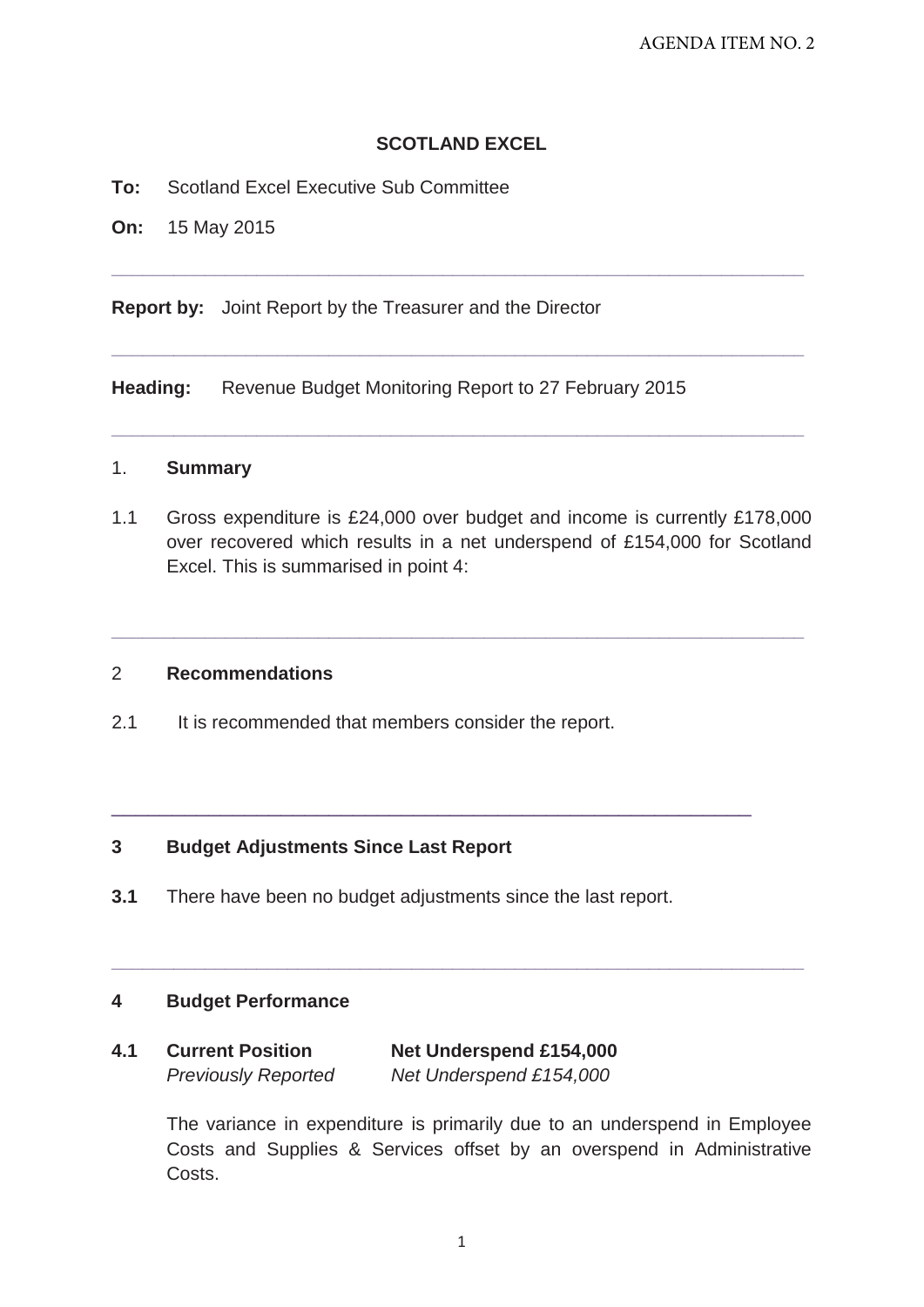The underspend in Employee Costs is mainly related to 4 vacancies within procurement roles. A recruitment process has filled 3 of these posts with the staff in place at the start of March. This is partially offset by a one off cost for voluntary redundancy and agency fees for additional temporary staff. Additional Employee and Travel Costs in relation to the procurement reform team are offset by additional income.

The underspend in Supplies and Services is due to delays in the planned expenditure on IT development.

The overspend in Administration Costs is mainly due to legal fees incurred following a recent challenge over a tendering contract, the majority of these costs are expected to be recovered on conclusion of the legal process which should occur during 2015-16. Additional recruitment costs related to the filling of vacancies have also contributed to the overspend.

Training courses delivered by Scotland Excel have resulted in the overspend within Payments to Other Bodies. These are fully recharged back to delegates and offset by additional income.

The over recovery of Other Income relates to the recoverable Employee Costs and Training Costs discussed above.

# **4.2 Projected Year End Position**

The projected year end position shows a draw down from reserves of £379,000 which is £77,600 less than the approved draw down primarily associated with the vacancies discussed in 4.1. This includes a projected draw on reserves of £100,696 in respect of VR/VER costs as discussed in the 2015-16 Revenue Estimates report approved by the Joint Committee on the 5 December 2014.

**\_\_\_\_\_\_\_\_\_\_\_\_\_\_\_\_\_\_\_\_\_\_\_\_\_\_\_\_\_\_\_\_\_\_\_\_\_\_\_\_\_\_\_\_\_\_\_\_\_\_\_\_\_\_\_\_\_\_\_\_\_\_\_\_\_\_\_**